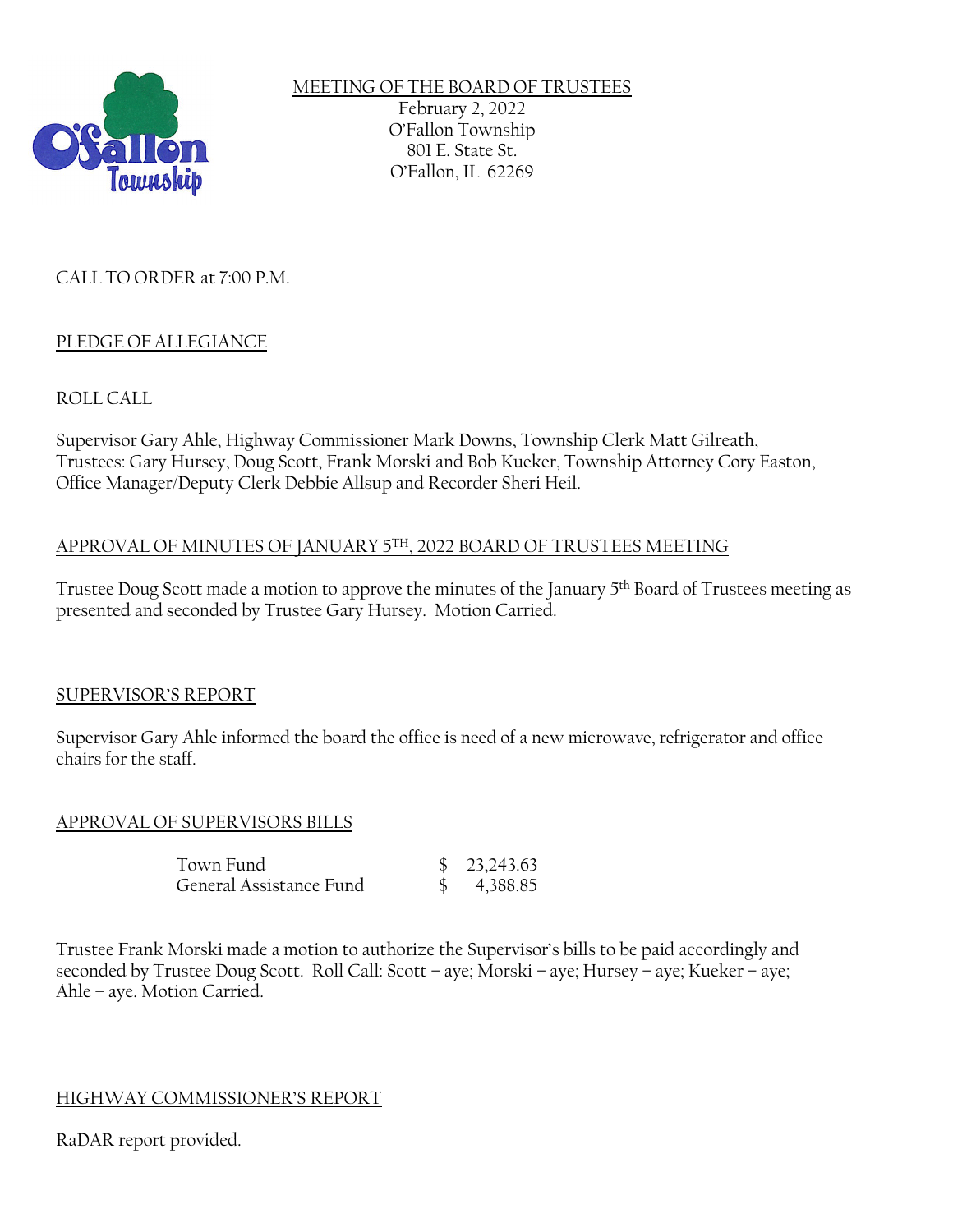## (See attachment A)

Commissioner Downs reported a new employee, Bobbie Gunter was added to the payroll as of January 18, 2022. He explained; Gerard Helldoerfer is having surgery on his shoulder and knee, and will not return to work until the end of March. Mr. Gunter has helped the road district in the past with snow removal and has agreed to work for the road district.

Downs informed the board he was contacted by the city engineer about the Stoplight Campaign for the intersection of Old Vincennes Trail, Borchers Ln. and Scott-Troy Rd. The engineer asked Downs if he would be interested in participating in another study at the intersection. Downs told him he will not help with anymore studies but, will participate if it comes down to a stoplight installation. He explained; money was put into the budget for 2 years and nothing came of it. If the committee group attends a Township meeting about his participation with the study, Downs wants the board to know where he stands on the topic. A discussion followed.

#### APPROVAL OF HIGHWAY COMMISSIONER'S BILLS

| Permanent Road Fund | 176,090.17             |
|---------------------|------------------------|
| Road & Bridge Fund  | $\frac{\$}{22,498.47}$ |

Trustee Doug Scott made a motion to authorize the Highway Commissioner's bills to be paid accordingly and seconded by Trustee Bob Kueker.

Trustee Gary Hursey inquired about the funds transfer from Permanent Road Fund to Road & Bridge Fund. Deputy Clerk Debbie Allsup responded; it's for salary reimbursement that is done each year.

Roll Call: Scott – aye; Morski – aye; Hursey – aye; Kueker – aye; Ahle – aye. Motion Carried.

## TOWN CLERK REPORT

Clerk Matt Gilreath informed the board that petitions are being circulated for the upcoming elections in June.

#### TRUSTEES REPORT

None.

#### COMMITTEE REPORTS

#### SENIOR COMMITTEE REPORT

Trustee Doug Scott reported the Committee last met on Tuesday, January 25th. They have tentatively scheduled a Dinner to be held on Thursday, May 19th at 5:30 P.M.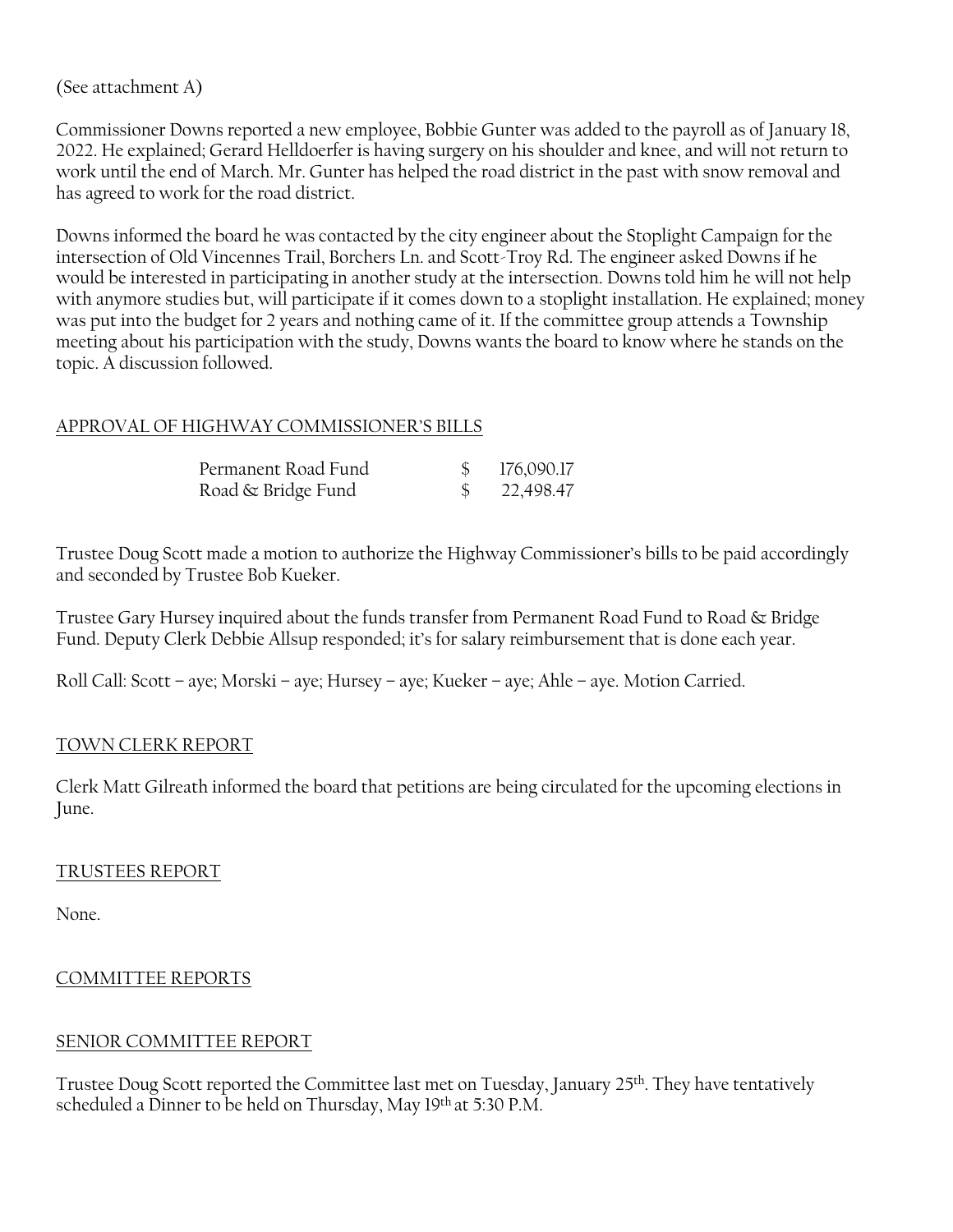# YOUTH REPORT

No report.

# PLANNING REPORT

No report.

# AFTER PROM REPORT

Trustee Gary Hursey said he will have more to report next month. He has been unable to get in contact with Jodie Seipp from the High School.

## FOOD PANTRY REPORT

No report.

Supervisor Ahle informed the board that the new shed has been delivered. The old shed will be given to Habitat for Humanity.

## RUMMAGE SALE REPORT

Trustee Kueker reported the last rummage sale was on January 8th with approximately \$782 in sales. The next sale will be on Saturday, February 12th from 7:00 A.M. – 12:00 P.M.

## UNFINISHED BUSINESS

Updates regarding Rotary Van program. Trustee Morski met with the Rotary Club Board on January 28th to discuss any details regarding the Township taking the Van Program over. Morski said, on behalf of the Township, expressed our interest in taking over the program as soon as possible in order to have the line item and money added to the upcoming budget. Morski received word back from the Rotary on the following Monday approving the ownership transfer of: 2 vans, \$75,000 certificate of deposit plus, another fund. Combined total: approximately \$134,000. One stipulation is to keep the name; Rotary Van for a period of time. Morski thinks maybe 1 year on the name.

Morski prepared a resolution to carry this project on to the next level. Township attorney, Cory Easton wants to look over all the information before voting on a resolution. Supervisor Ahle said they will hold off until then. More discussion followed.

## NEW BUSINESS

Advertisement in the 2022 Community Guide sponsored by the O'Fallon-Shiloh Chamber of Commerce as in previous year. The cost for a ½ page ad is \$1,200.